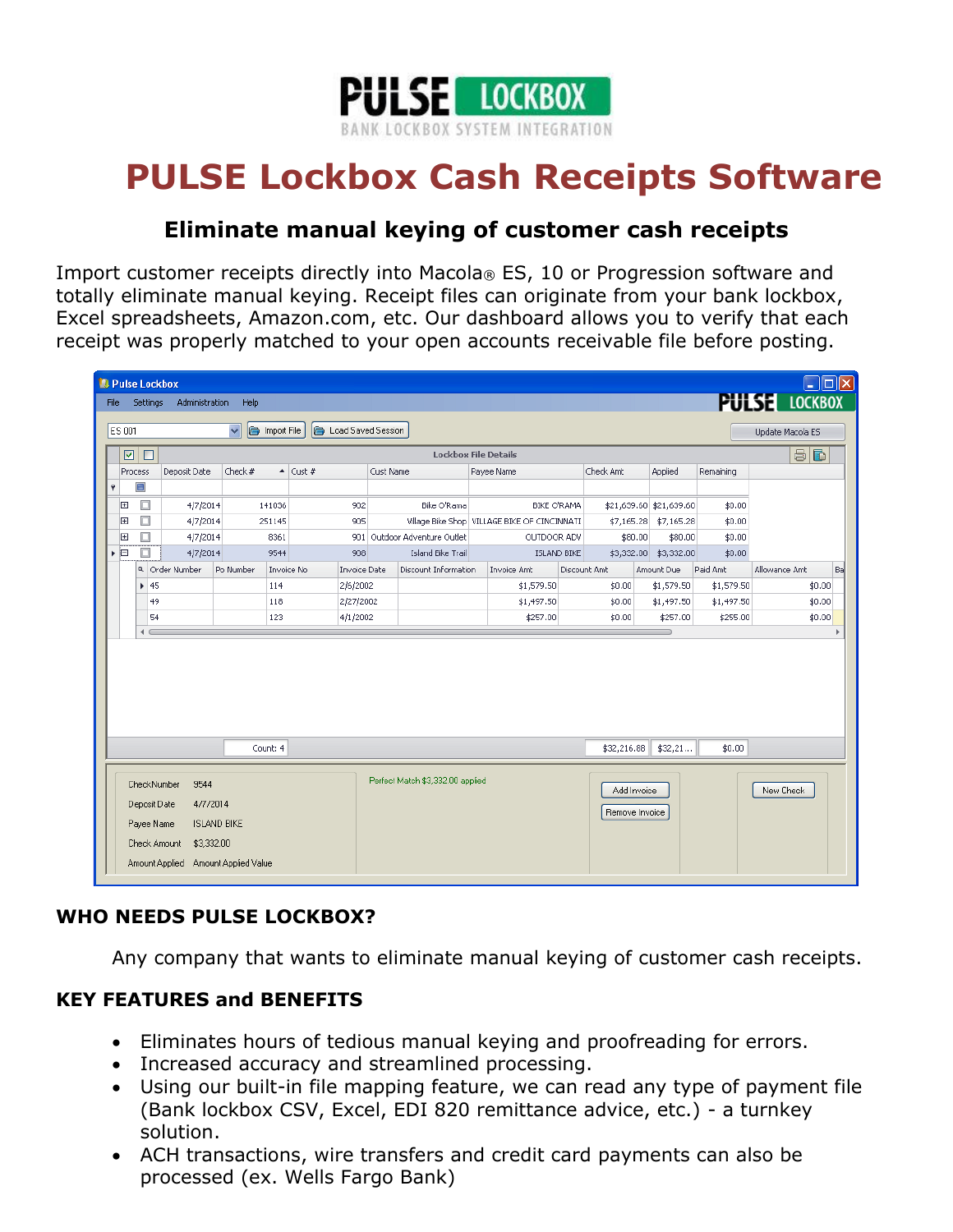- We include unlimited training and phone support with all of our software.
- **NEW FEATURE**: With the popularity of doing business on Amazon.com and other ecommerce web sites, our customers have been asking for a convenient way to process customer payments from these sites. We now offer a way to import Amazon.com customer receipts with no manual keying.

#### **HOW DOES THE SOFTWARE WORK?**

Our software can process lockbox or payment files in any format. Since these files typically do not contain your customer numbers, our software reads your accounts receivable open item file to:

- Match to the correct customer number, invoice number and amount.
- Display the total dollars to balance to your deposit ticket.
- Detect partial payments, duplicate payments, or multiple invoices on one remittance.
- Exceptions are highlighted.
- You can make any changes needed and export the completed data to Macola®®.
- Unprocessed exceptions can optionally be corrected and processed at a later time.
- It works with the Macola**®** Progression, ES or 10 software.

The following Macola® ES Customer Card shows an imported and matched transaction:

| $\Box$ e $\mathsf{I}\mathsf{x}$<br><b>EE 001 Customer card - Macola</b>                                                          |           |                            |                |                                  |                   |                                        |               |    |                       |                |                  |                 |  |
|----------------------------------------------------------------------------------------------------------------------------------|-----------|----------------------------|----------------|----------------------------------|-------------------|----------------------------------------|---------------|----|-----------------------|----------------|------------------|-----------------|--|
| Edit View Help<br>File                                                                                                           |           |                            |                |                                  |                   |                                        |               |    |                       |                |                  |                 |  |
| $3 - 4 - 6$<br>$\mathbb Q$<br>2 - 8                                                                                              |           |                            |                |                                  |                   |                                        |               |    |                       |                |                  |                 |  |
|                                                                                                                                  |           |                            |                |                                  |                   |                                        |               |    |                       |                |                  |                 |  |
| $\blacklozenge$<br><b>Customer, Bank</b><br>905/Village Bike Shop/1234567891234567<br>Date<br>$\overline{V}$ All<br>菌<br>To<br>菌 |           |                            |                |                                  |                   |                                        |               |    |                       |                |                  |                 |  |
| Contact, Phone                                                                                                                   |           | George McGovern/6162851670 |                |                                  |                   | Display                                | C Card        |    | C Receivables         | C Invoice list | $C$ All          |                 |  |
|                                                                                                                                  |           |                            |                |                                  |                   |                                        |               |    |                       |                |                  |                 |  |
| Filter                                                                                                                           |           |                            |                |                                  |                   |                                        |               |    |                       |                |                  |                 |  |
|                                                                                                                                  |           |                            |                |                                  |                   |                                        |               |    |                       |                |                  |                 |  |
| Our ref.                                                                                                                         | Date      | Your reference Description |                |                                  | Amount            | Check no.                              |               |    | Cur. Matched Match ID | 眉              | Transaction type | Due date        |  |
| 102                                                                                                                              | 11/1/2007 |                            |                |                                  | -5,480 V 533418   |                                        | <b>USD</b>    | v  |                       | Cash receipt   |                  |                 |  |
| 102                                                                                                                              | 1/5/2001  |                            | OE Inv:        | 102                              | 5,480.17          |                                        | <b>USD</b>    | z  | 1513                  |                | Sales invoice    | 2/4/2001        |  |
| 108                                                                                                                              | 1/5/2002  |                            | OE Inv:        | 108                              | 7.165.28          |                                        | <b>USD</b>    |    |                       |                | Sales invoice    | 2/4/2002        |  |
| 119                                                                                                                              | 3/12/2002 | PO 90550                   | OE Inv:        | 119                              | 13,523.07         |                                        | <b>USD</b>    |    |                       |                | Sales invoice    | 4/11/2002       |  |
| 126                                                                                                                              | 4/22/2002 |                            | OE Inv:        | 126                              | 5,508.17          |                                        | <b>USD</b>    |    |                       |                | Sales invoice    | 5/22/2002       |  |
| 127                                                                                                                              | 11/1/2007 | PO 90558                   |                |                                  | -38,290.40 533418 |                                        | <b>USD</b>    | z  |                       | Cash receipt   |                  |                 |  |
| 127                                                                                                                              | 4/22/2002 | PO 90558                   | OE Inv:        | 127                              | 38,290.40         |                                        | <b>USD</b>    | v. | 1510                  |                | Sales invoice    | 5/22/2002       |  |
| 130                                                                                                                              | 1/8/2001  | Powder 30                  | SV Inv.        | 130                              | 65.00             |                                        | $\frac{1}{2}$ |    |                       |                | Sales invoice    | 2/7/2001        |  |
| 141                                                                                                                              | 6/25/2001 | 44030                      |                | Lock box import record           |                   | -425.00 221993                         | USD           | v  |                       | Cash receipt   |                  |                 |  |
| 141                                                                                                                              | 4/15/2002 | <b>LEDAN</b>               | SV Inv.        | 141                              | 425.00            |                                        | <b>LCD</b>    | z  | 1518                  |                | Sales invoice    | 5/15/2002       |  |
| 158                                                                                                                              | 3/31/2002 | PO 905158                  | <b>SV IIIV</b> | 158                              | 80.00             |                                        | <b>USD</b>    |    |                       |                | Sales invoice    | 4/30/2002       |  |
| 164                                                                                                                              | 4/29/2002 | PO 905164                  | SV Inv.        | 164                              | 367.00            |                                        | <b>USD</b>    |    |                       |                | Sales invoice    | 5/29/2002       |  |
| 166                                                                                                                              | 5/1/2002  |                            | OE Inv:        | 166                              | 4.437.62          |                                        | <b>USD</b>    |    |                       |                | Sales invoice    | 5/31/2002       |  |
| 2000093                                                                                                                          | 5/14/2002 |                            | AR Chk: 10041  |                                  | -10,000.00 10041  |                                        | <b>USD</b>    | z  |                       | Cash receipt   |                  | 1/1/2002        |  |
| 2000093                                                                                                                          | 1/1/2002  | 2000004-0001               | Beg Bal        |                                  | 40,000.00         |                                        | <b>USD</b>    |    |                       | Other          |                  |                 |  |
| 2000093                                                                                                                          | 1/1/2002  | 2000004-0001               | Beg Bal        |                                  | 10.000.00         |                                        | <b>USD</b>    | v  | 980                   | Other          |                  |                 |  |
|                                                                                                                                  |           |                            |                |                                  |                   |                                        |               |    |                       |                |                  |                 |  |
|                                                                                                                                  |           |                            |                |                                  |                   |                                        |               |    |                       |                |                  |                 |  |
| $\left  \right $                                                                                                                 |           |                            |                |                                  |                   |                                        |               |    |                       |                |                  | $\rightarrow$   |  |
| 16<br><b>Closing balance</b><br><b>Rows</b>                                                                                      |           |                            |                |                                  |                   |                                        |               |    | 71.146.14D            |                |                  |                 |  |
| <b>Matched</b>                                                                                                                   |           |                            |                |                                  |                   |                                        |               |    | 0.00                  |                |                  |                 |  |
| USD 71,146.14 D<br><b>Receivables</b>                                                                                            |           |                            |                |                                  |                   |                                        |               |    |                       |                |                  |                 |  |
|                                                                                                                                  |           |                            |                |                                  |                   |                                        |               |    |                       |                |                  |                 |  |
| Export   Ill Graph   C. Details<br>Match  <br>围<br><b>Bl</b> u Pay<br>$\leq$ Print  <br><b>S</b> Invoice                         |           |                            |                |                                  |                   |                                        |               |    |                       |                |                  |                 |  |
| $2$ Refr                                                                                                                         |           |                            |                |                                  | $\leq$ Maint      |                                        | Remi          |    | <b>图 Our ref.</b>     | Your           |                  | <b>SC</b> Close |  |
| 001 ES Demo Database                                                                                                             |           |                            |                | <b>1</b> Mike Leahy (Mike Leahy) |                   | 00000000002<br>Thursday, June 26, 2008 |               |    |                       |                |                  |                 |  |